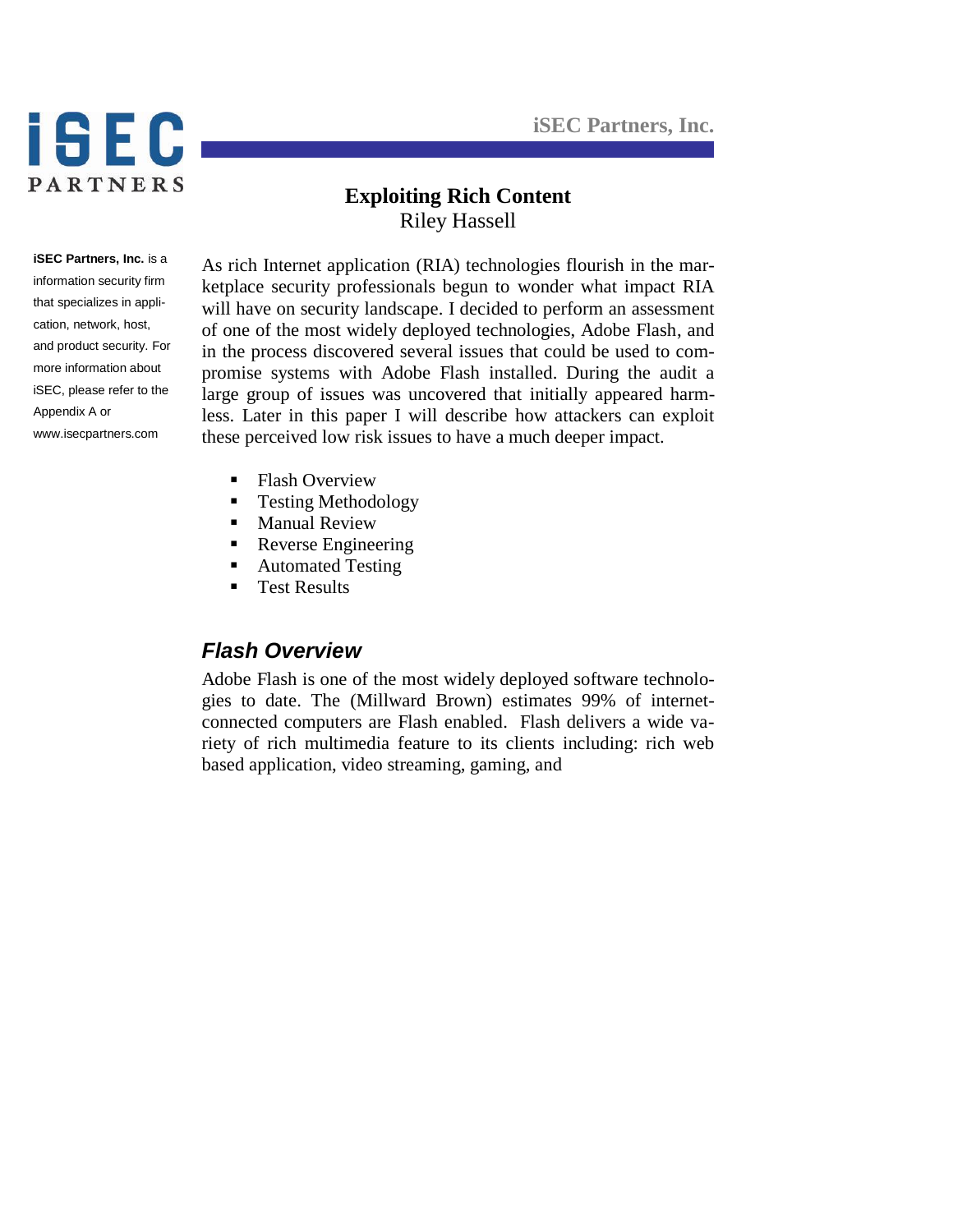

Figure 1 Flash per Internet enabled desktops.<sup>1</sup>

The SWF version  $9^2$  file format consists of 64 tag types that are parsed sequentially through the file. Tags have a TLV (type, length, value) structure. Some tags contain embedded data such as bitmaps, sounds, fonts, and even video. Several tags support subtypes of various depths. One such tag is DoAction. This tag contains compiled ActionScript 2.0 byte codes.

 $\overline{a}$ 

Millward Brown survey:

[http://www.adobe.com/products/player\\_census/flashplayer/](http://www.adobe.com/products/player_census/flashplayer/)

<sup>&</sup>lt;sup>2</sup>[http://www.adobe.com/devnet/swf/pdf/swf\\_file\\_format\\_spec\\_v9.pdf](http://www.adobe.com/devnet/swf/pdf/swf_file_format_spec_v9.pdf)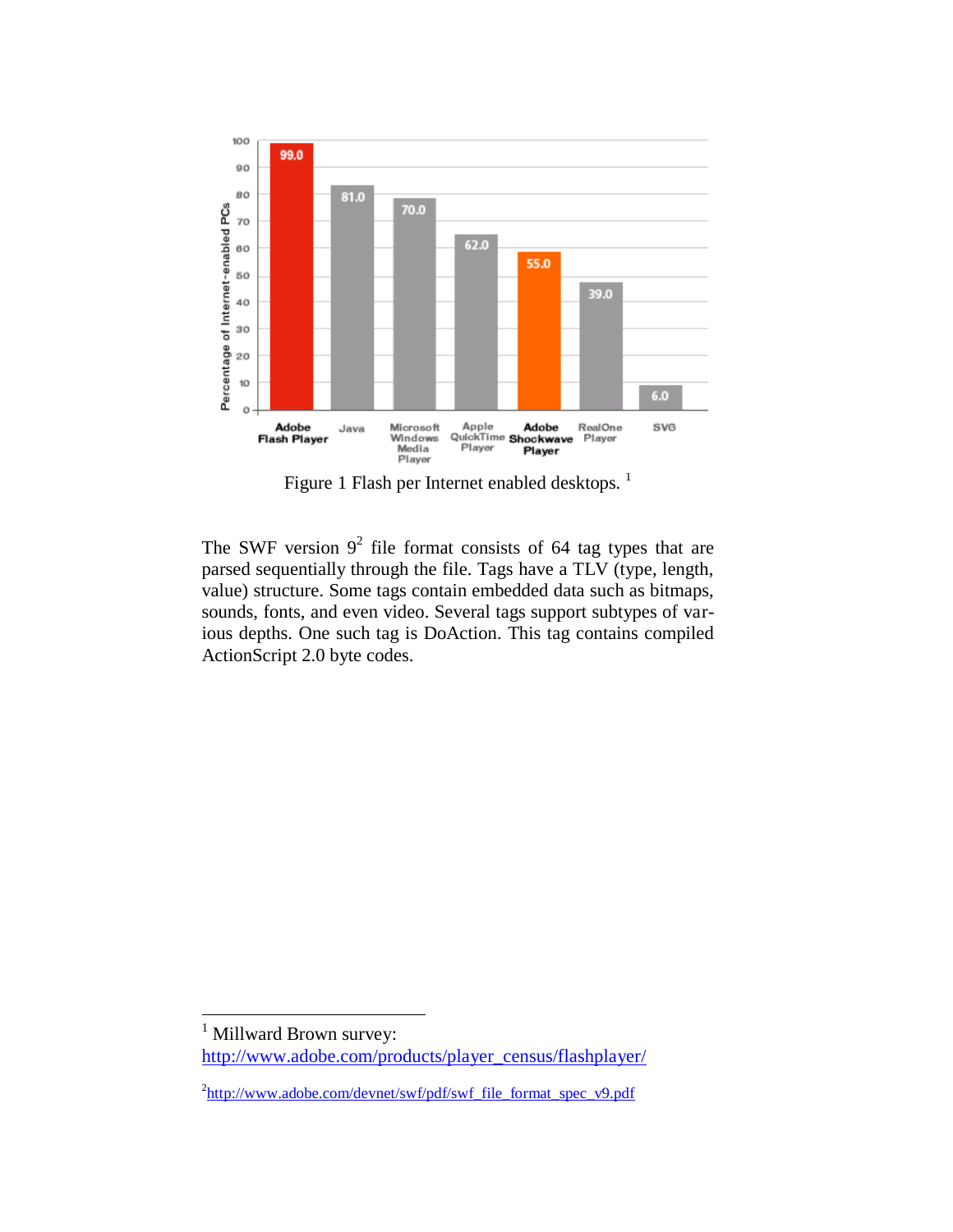

Many features are exposed through tags and tag data. One of the more powerful features exposed is ActionScript. Designed initially for simple animation but has since been extended to offer rich functionality. ActionScript is based on the ECMAScript standard therefore it is very similar to Java-Script. ActionScript is supported by all popular Flash players. ActionScript 2.0 when compiled is converted to ActionRecord sub tags. The ActionRecord sub tags are stored within DoAction tag data. A stream of ActionRecord(s) is terminated with record type of ActionEnd.

# *Testing methodology*

Based on current research and public statistics we know the following:

- Flash is available on all major desktop operating systems
- Flash Player is often installed default by vendors
- When Player not installed default by System vendor, user will usually install the Flash player/
- ActionScript 2 (AS2) is supported by all popular players. Even FlashLite, the Flash player for mobile device supports ActionScript 2.0

The version penetration portion of the (Millward Brown) survey indicates that on average 99% of systems in mature markets support Action Script 2.0. Adobe indicated in their (PSIRT advisory ) indicated that Flash Player 9.0.124.0 and earlier were affected by my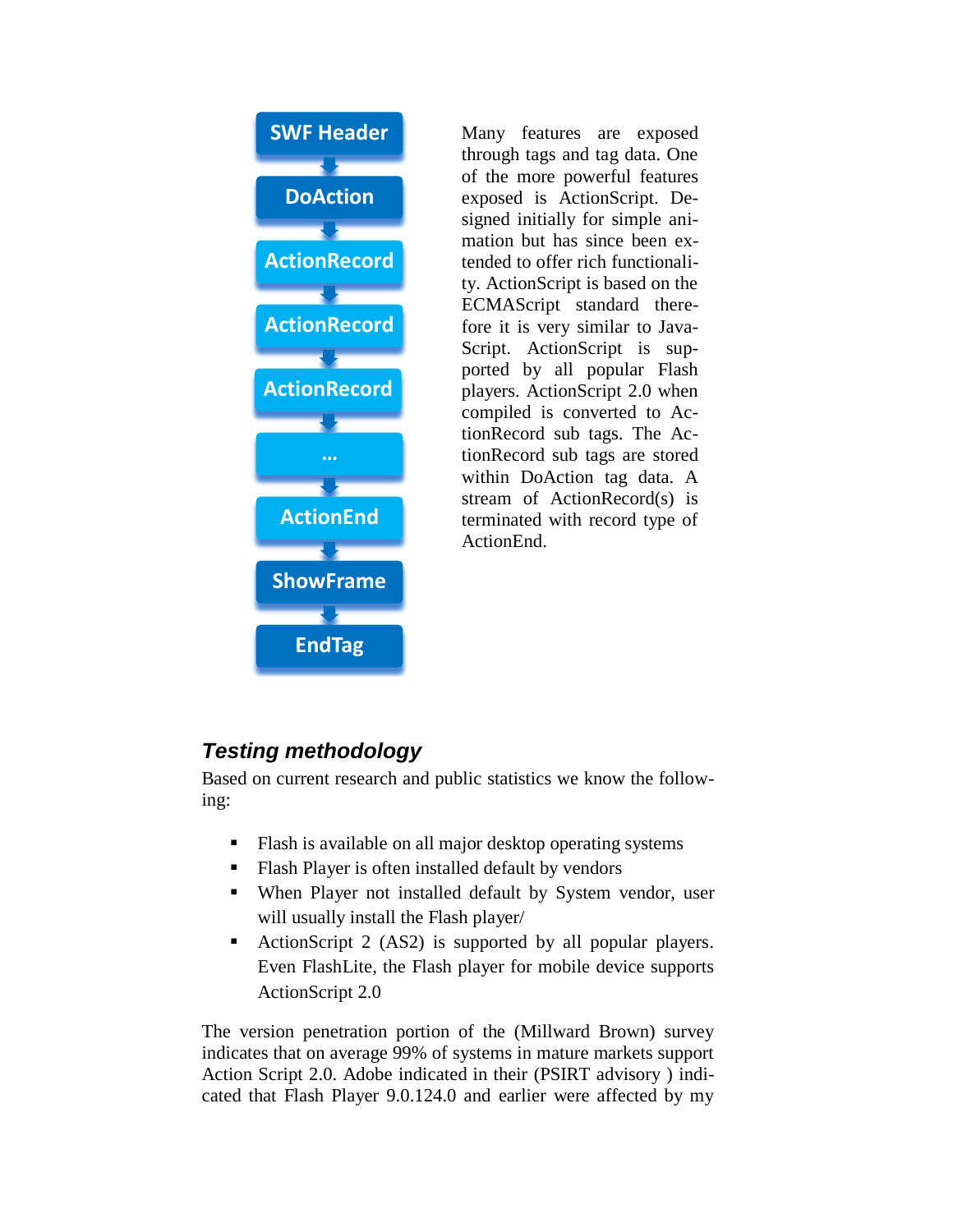findings. Therefore the issues discovered in the core AS2 runtime could potentially affect 99% of Internet-enabled computers. Due to its healthy install base, and the fact that it typically runs automatically when pages contain flash content, exploitable problems with Flash implementations would represent a potentially major risk to Internet users.. Software with large installed bases may be prioritized by hackers and worm writers. One goal of this project was to investigate the existence of vulnerabilities that could be exploited across the various Flash-capable OSs. Results were provided to Adobe for remediation. Testing was broken up into several phases.

http://www.adobe.com/products/player\_census/flashplayer/version\_ penetration.html

# *Manual Testing*

Adobe's Flash Professional is the most popular development environment for Flash applications. Using Flash Professional I created simple Flash movies with ActionScript. I then dissected my creations and reviewed the compiled movies in depth to better understand the ActionScript runtime.



Figure 2 - Flash CS3 Professional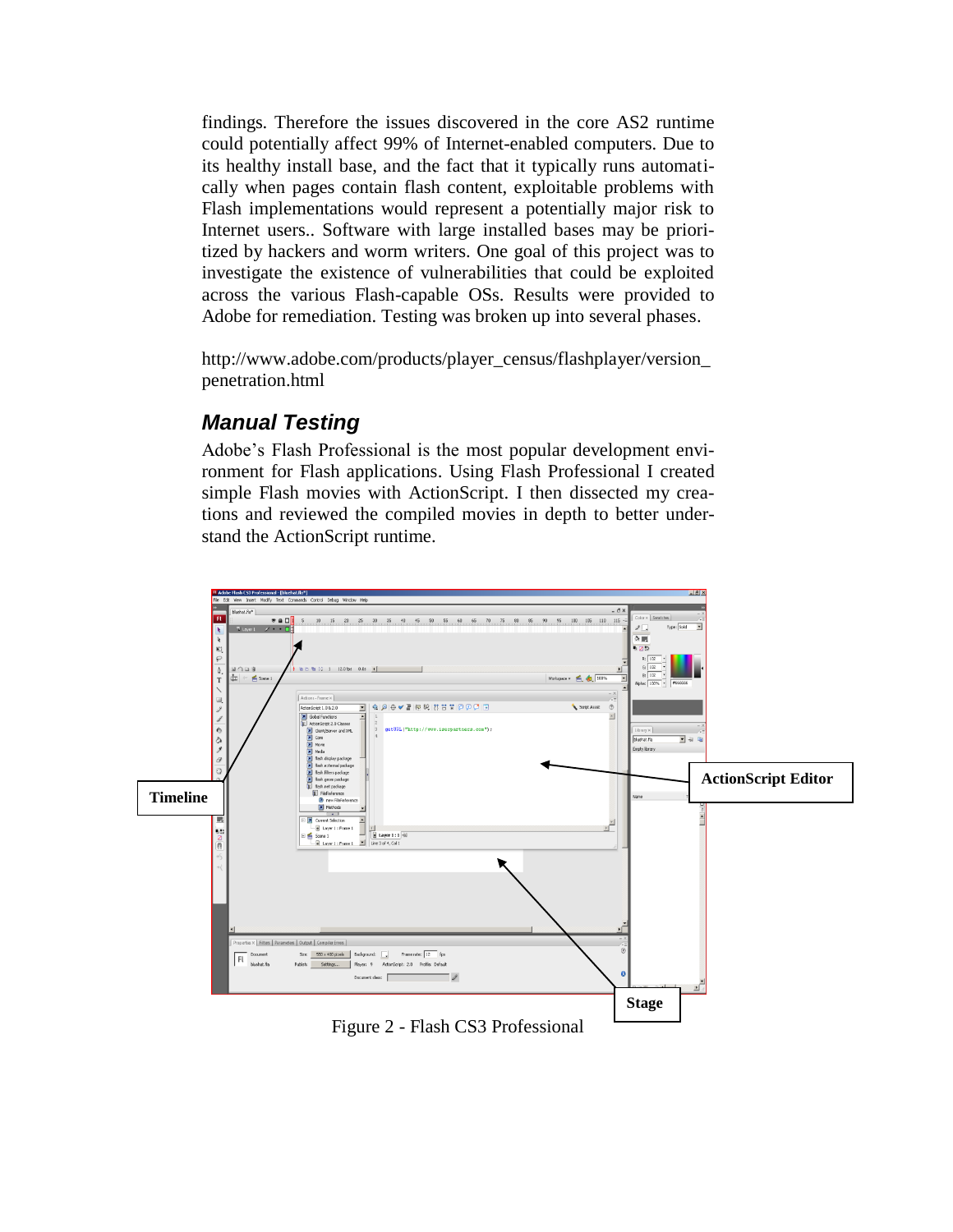The **stage** is the large white rectangle where the movie frame design is conducted. The user can attach various multimedia assets and actions to each frame.

The **timeline** is a linear representation of the frames within a movie. Flash developers typically manage frames and frame contents using the timeline.

The **ActionScript Editor** control is used for editing and managing ActionScript attached to the current Flash movie. In our screen shot shown above the following ActionScript source has been added to the first frame:

# getURL("http://www.isecpartners.com");

As you may have already guessed when this line of ActionScript is executed by the player a browser control will be created and redirected to the URL provided (e.g. [http://www.isecpartners.com\)](http://www.isecpartners.com/). The SweetScape 010 Editor<sup>3</sup> now includes a file format template applied to a SWF movie a breakdown of the file contents will be provided in a tree view that the user can navigate. The following screenshot depicts the output returned once the SWF template was applied to our sample SWF movie that makes use of *getURL*.

| Template Results - SWFTemplate.bt  |                             |
|------------------------------------|-----------------------------|
| <b>Name</b>                        | Value                       |
| ⊿ struct SWF File                  |                             |
| ▷ struct SWFHEADER Header          |                             |
| ▷ struct SWFTAG Tag[0]             | <b>FileAttributes</b>       |
| ▷ struct SWFTAG Taq[1]             | SetBackgroundColor          |
| ■ struct SWFTAG Tag[2]             | DoAction                    |
| > struct RECORDHEADER Header       |                             |
| ▲ struct ACTIONRECORD ActionTag[0] | ActionGetURL                |
| ubyte ActionCode                   | 131                         |
| ushort Length                      | 29                          |
| ▷ string UrlString[28]             | http://www.isecpartners.com |
| ▷ string TargetString[1]           |                             |
| ▶ struct ACTIONRECORD ActionTag[1] | <b>END</b>                  |
| ▶ struct SWFTAG Tag[3]             | ShowFrame                   |
| ▶ struct SWFTAG Taq[4]             | End                         |

Figure 3 – SWF Template for 010 Editor

 $\overline{a}$ 

<sup>&</sup>lt;sup>3</sup> SweetScape 010 Editor:<http://sweetscape.com/010editor/>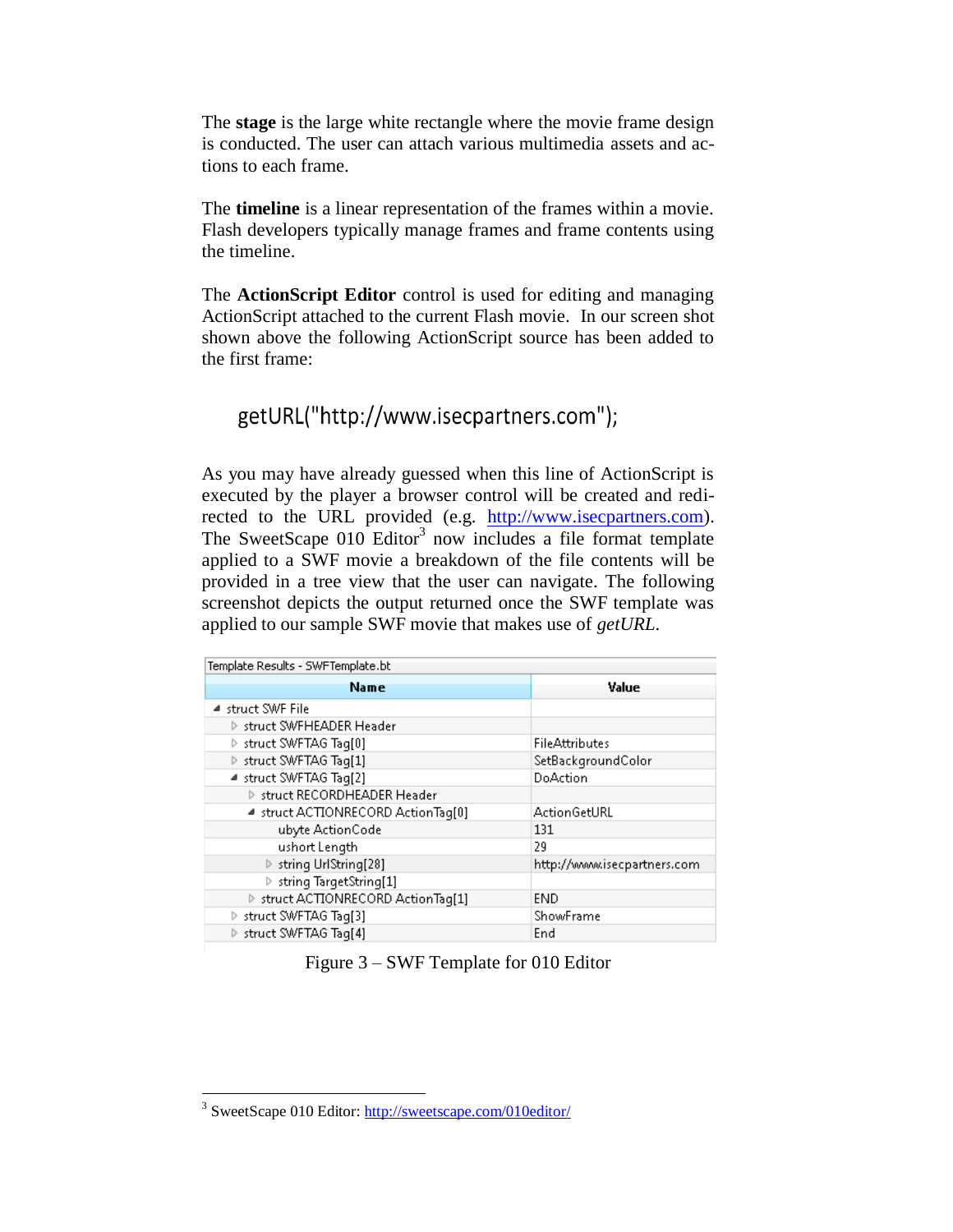# *Reverse Engineering*

I performed a series of short reverse engineering sessions in order to get an idea of what was happening "under the hood" in the popular Flash players. I observed that players typically do not validate the sizes of compartmentalized data structures. Many of the features across versions appear to be grouped together in code. The existing code was not split up for each major version's support. This development style are one of the many characteristics of the flash player that allow make it so versatile yet permit

# *Automated Testing*

An automated testing platform Fault Injection for Reverse Engineers (FIRE) was developed over the last two years to deal with many of the problems encountered when testing complex file formats. This framework when applied to Flash was termed Flash-FIRE. The FIRE framework was augmented to incorporate event hooking through process instrumentation. We use this method of handling events to drive and synchronize the delivery of faults to the target application. Event Driven Fault Injection (EDFI) offers several major gains when performing fault injection as will be reviewed later in this section.

## Gather Input

The FIRE framework is a mutation based fault injection framework, meaning input is mutated or altered and then supplied to a target function, module, or application. Since input is required for testing it must be gathered. A python script was developed that uses the Google SOAP API to find SWF movies and then downloads and indexes them by unique MD5 hash.

## Survey Input

Gathered input is surveyed for interesting regions and offsets the regions are saved into a list of vectors. The surveying logic differs between target technologies. Survey logic Flash will skip large textual data regions such XML, HTML and ASCII. Regions that contain binary data such as ActionScript regions will be marked for fault injection tested in the next phase.

## Process Instrumentation

Now that input has been prepared the test harness must be initialized and attached to the target technology, in this case a browser application with Flash Player loaded as a COM object. When FlashFIRE starts it will invoke Internet Explorer with a default homepage set to simple HTML page with a basic SWF movie. Internet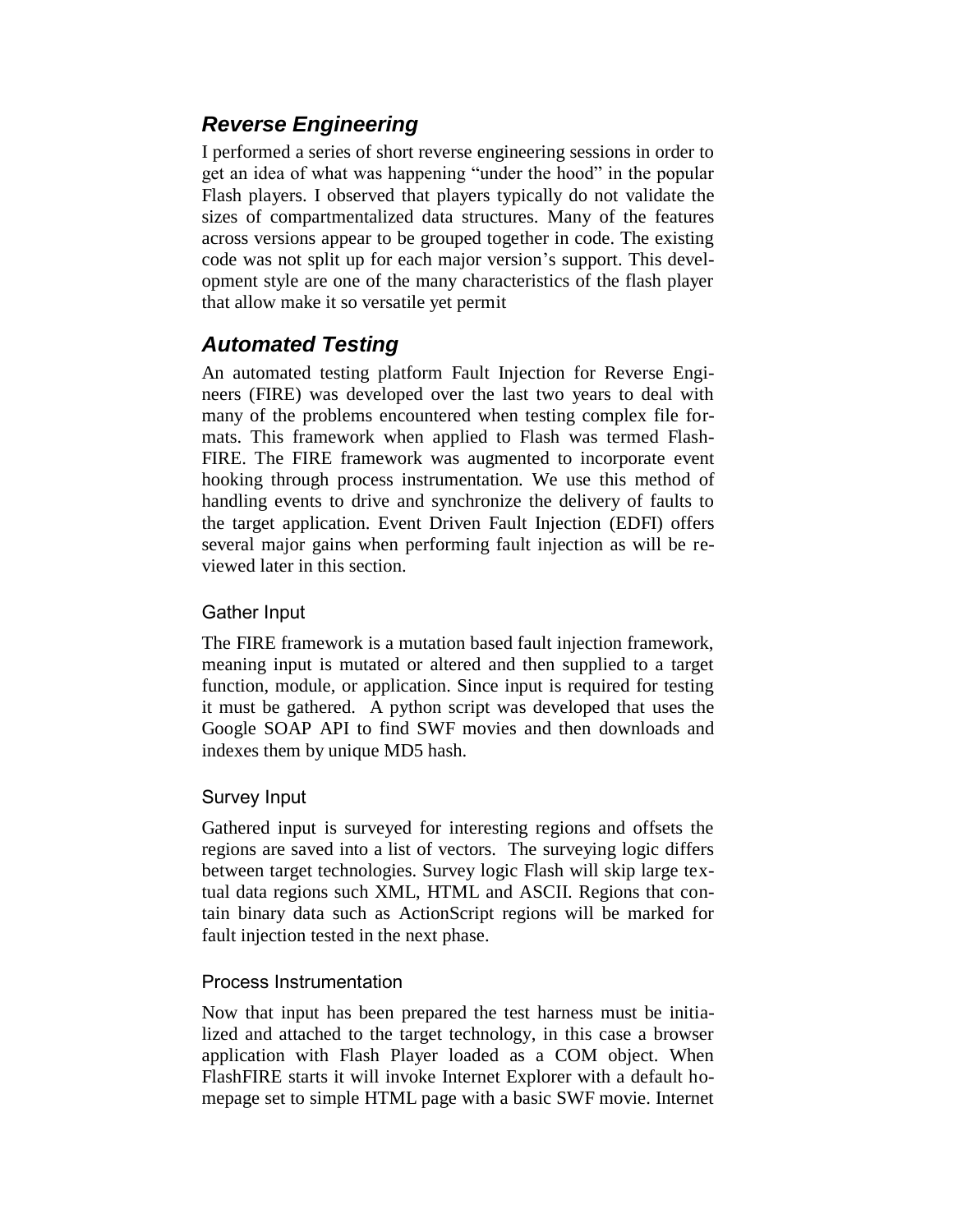Explorer will be invoked and monitored by the FlashFIRE debugger. This debugger will monitor the Internet Explorer instance and detect perform actions based on a wide variety of events. One such event is the loading of the Flash Player module. When this occurs a breakpoint will be inserted inside the Flash Player at a *CreateWindow* call. This code point is executed after a Flash movie has been process and right before the visual aspects are painted onto the screen. By monitoring the execution of this point and a few other error conditions points the state of the fault injection can be closely measured.

#### Mutate Input

Batches of files are retrieved from the catalog and for each iteration of testing a file is pulled from the batch and mutated. The file is mutated by injecting a variety of faulty input, e.g. for integer overflows 8bit,16bit and 32bit integer fields that trigger common integer overflow vulnerabilities are injected into surveyed regions. Once the fault has been injected an event is sent to target application to trigger it to load the test input (SWF file).

#### Process Monitoring

During the instrumentation phase breakpoints were set on several key code execution control paths in the target application. Each time one of these code points is executed a breakpoint will be hit and a corresponding event will be generated with FlashFIRE and delivered to the necessary listener.

#### **Module Load Event**

This event is fired when a selected module has been loaded in the target address space.

#### **Fault Delivered Event**

This event is raised when the fault input has been completely processed.

#### **Application Failure Event**

This event is raised when recoverable errors such as handled exceptions are encountered.

#### **Application Critical Failure Event**

Monitor points are setup in the target application in code paths that are only exercised when critical failures are encountered. These failures included: failure stack/heap cookie checks, exit process, and unhandled exceptions.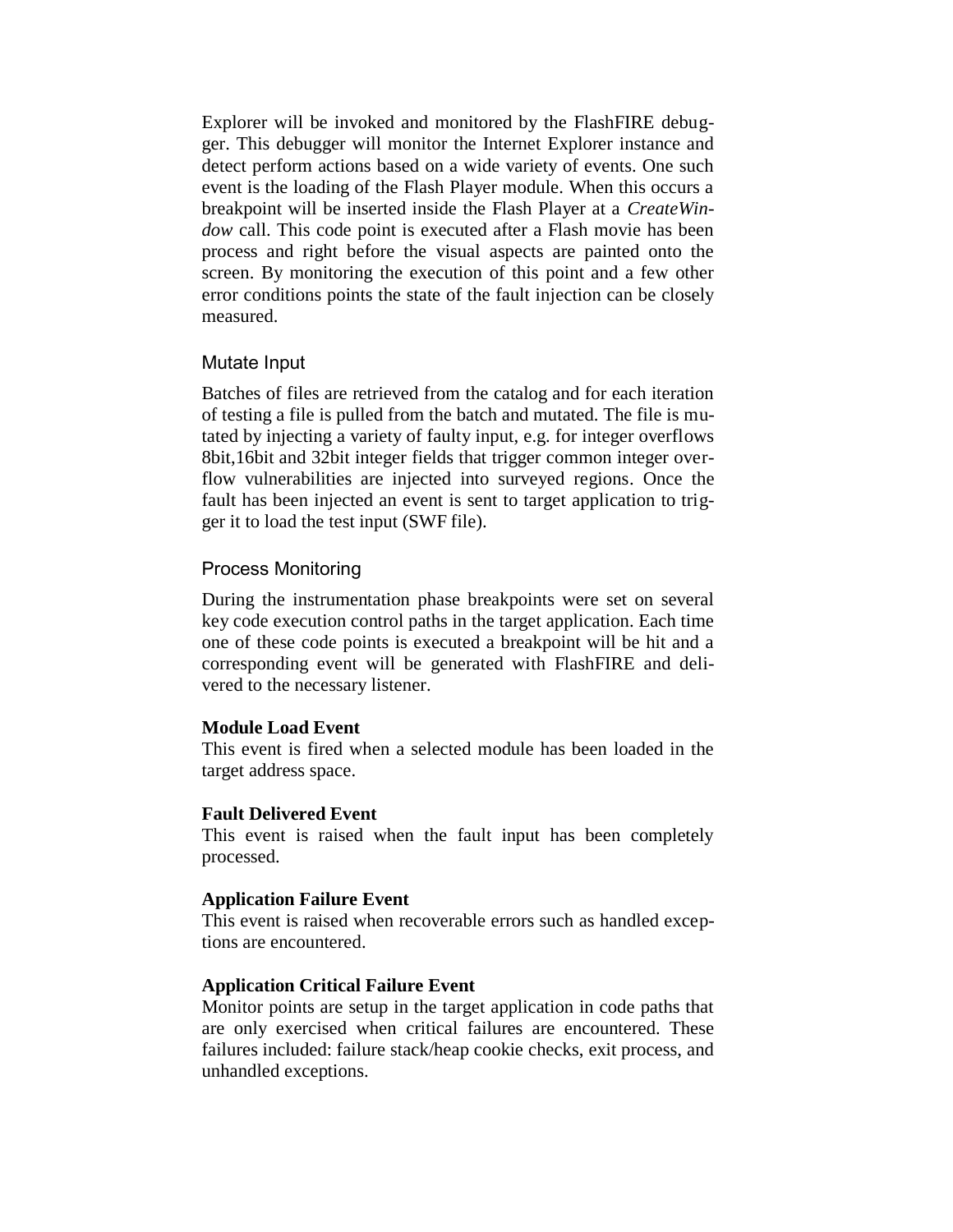## Post Mortem bug Analysis (PMA)

When an Application Failure Event or Application Critical Failure Event is encountered the FlashFIRE debugger will record the case by collecting the current input stream (with the injected fault), the thread context, and the stack trace from the current thread. These items will be saved into a bug catalog of current findings.

## Bug Cache

Another important enhancement to the FlashFIRE debugger is exception caching. When an application error is encountered the call stack is validated to be not null and at least three frames in depth. If this criterion is met a hash is created from the call stack and current EIP. This hash is checked against a list of previously encountered hash. If the hash does not exist it is created and the bug is cataloged. If it already exists then no further processing of the bug occurs.

## *Test Results*

In this section the results of testing effort will be discussed and reviewed in depth where pertinent. The follow bullet points summarize the testing effort and results:

- 3 million injections in 36 hours of testing
- 23 unique vulnerabilities identified
- 785 unique paths to vulnerable code sequences identified

Targeted testing was applied to the ActionScript 2 virtual machine used by the Adobe Flash player. Several issues were identified which could lead to denial of service, information disclosure or code execution when parsing a malicious SWF file. The majority of testing occurred during 120 hours of automated SWF-specific fault injection testing in which several hundred unique control paths were identified that trigger bugs and/or potential vulnerabilities in the Adobe Flash Player. Paths leading to duplicate issues where condensed down to a number of unique problems in the Adobe Flash Player. The primary cause for these vulnerabilities appears to be simple failures in verifying the bounds of compartmentalized data structures.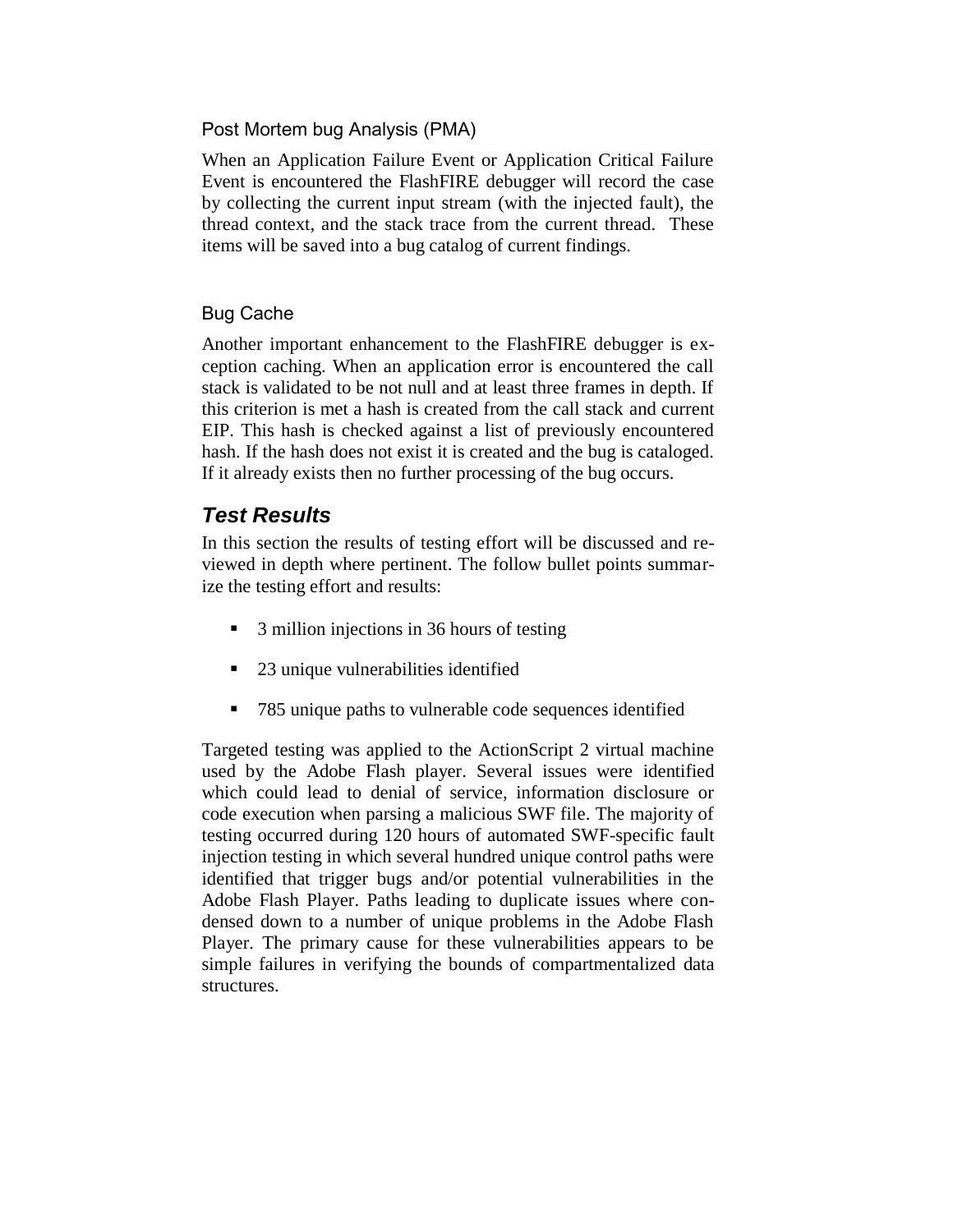

Figure 4 – Automated Testing Results

As shown in the graph above the majority of the issues discovered are out of bounds read operations. These are typically caught by operating system exception handling and converted into an error.

## Read beyond bounds

A read beyond bounds occurs when a piece of code reads beyond the bounds of the data element it is intended to read. This type of bug is very common in code that deals with complex binary structures.

SWF for example is a flat structure (file format) that consists of tags and these tag objects can have similar tag objects embedded within them. When this tag chain is traversed the length fields are used when retrieving content from the SWF into the player memory. For example the following code would perform a read beyond bounds if the length within the block structure ( $blk$  -> len) is greater than the actual size of the data element:

```
typedef struct block {
     int len;
     void *data;
} BLOCK;
char *url = NULL;int GetElement(BLOCK *blk) {
      if(blk->len > 2048){
            printf("Invalid block size!\n");
            return -1;
      }
```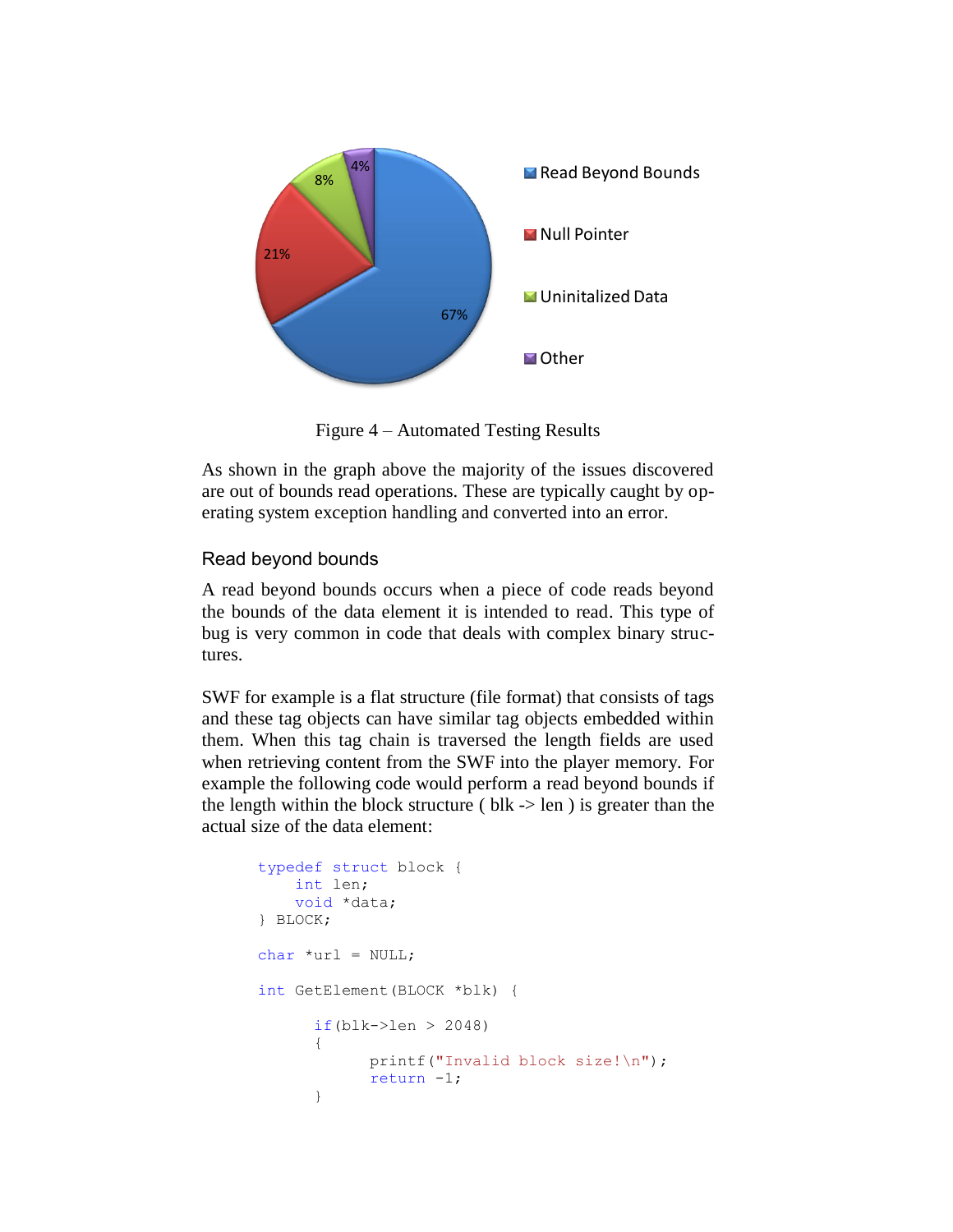```
url = (char *) calloc(blk->len,1);memcpy(url, blk->data, blk->len);
return 0;
```
This small example demonstrates one of the principles behind why read beyond issues are so prevalent: Dynamically sized data elements are very difficult to measure in size and the lengths supplied with those fields are usually trusted. With copy operations the size of the destination buffer is usually known and a write beyond bounds (buffer/heap overflow) can be prevented by verifying that the size of the source buffer is not greater than the size of the destination buffer. On the other side of the transaction not much is known.

### Example read beyond bounds in Flash

}

In the case of the *DefineConstantPool* record we were able supply an arbitrary constant count. The player then parses constant values (strings) from the string table, and continues reading null terminated strings in the adjacent tag data, eventually reading from memory adjacent to the Flash movie. References to these values are stored in a table of constants that can be later accessed using a set of action records. A proof of concept was developed and presented to the vendor to demonstrate the threat of read beyond bounds issues to complex file formats such as the SWF file format.

The proof of concept SWF movie will 255 strings from adjacent heap memory, create a text file on the stage and write the contents of the strings to the stage. The following is pseudo code for the proof of concept SWF that was created to demonstrate the exploitability of a read beyond bound issue.

```
var heapstr = new Array();
heapstr[0] = "I";heapstr[1] = "S";heapstr[2] = "E";heapstr[3] = "C";heapstr[4] = const pool string from heap[0]heapstr[5] = const pool string from heap[1]
heapstr[6] = const pool string from heap[2]...
heapstr[259] = const pool string from heap[255]var buffer:String = "";
```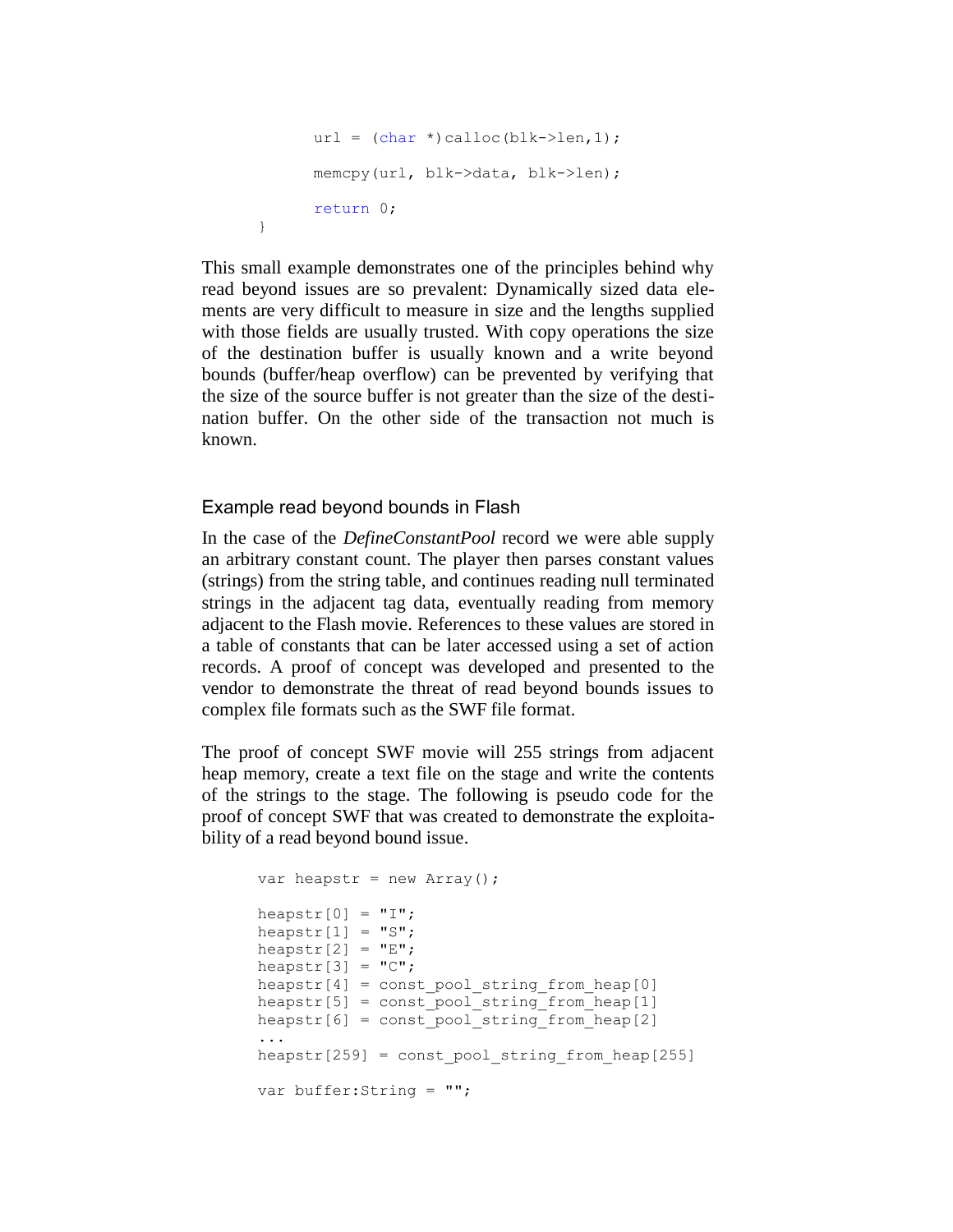```
for(var i = 0; i < 259; i++)buffer += heapstr[i];
createTextField("tf", 1, 10, 10, 400, 100);
tf.text = buffer;
```
When the POC is loaded into the browser a small subset of the heap strings will be written to a textbox on the browser page. For example when the author tested the proof of concept on his vulnerable test system the following was displayed in the browser:



Loading this demonstration SWF movie in different popular browsers yielded different outcomes due to the memory layout of the browsers at the time the movie was loaded. Often the content was sensitive, such as the username of the current logged in user, or local path to the loaded content. The exploit discussed only retrieves 255 strings from the adjacent heap. A maximum of 65535 (size of constant pool) strings could be retrieved, permitting an attacker to retrieve large portions of browser heap memory.

#### **Storage and retrieval**

An attacker must accomplish two things to exploit most read beyond bounds issue. First the data that is read from memory must be stored somewhere more easily accessible to the attacker temporarily. After the data has been stored it must be delivered to the attacker. In the exploitation of the *DefineConstantPool* vulnerability the storage phase occurs when the strings are read from the heap and stored into the constant pool string table. The retrieval would occur then the pool entries were concatenated into a buffer and sent to the browser display.

Another important factor in Read Beyond Bounds (RBB) exploitation is how the application treats the data during the storage and retrieval. For example if during the storage of the data, the copy operation is performed a using a strict size (i.e. *memcpy*) then the data may contain nulls. If the data was copied using a null terminating copy function (i.e. *strncpy*) then the data copied could be significantly smaller. Ideally an attacker would want to find a storage and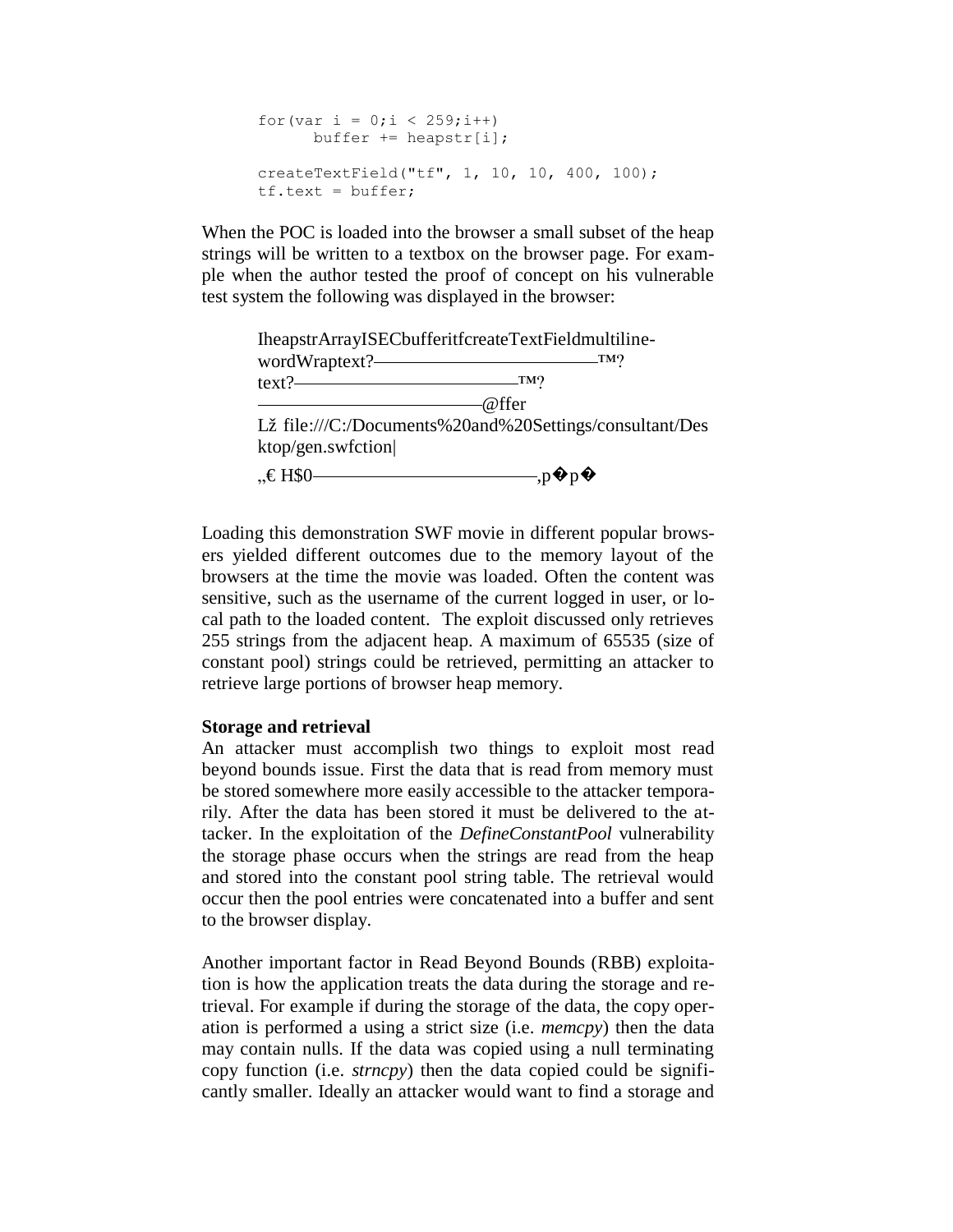retrieval combination that used strictly sized memory copy operations.

### **Heap Grooming**

This technique has been around for nearly a decade but has recently gotten attention publicly<sup>4</sup>. If an attacker can influence a target application to allocate memory in sizes of their choosing and retain the allocations temporarily, they can place attacker supplied data in chosen regions of the target processes heap. Heap grooming has been demonstrated as an assisting exploit method for heap overflows but the author found that it can also be used to order the heap for other exploitation methods such as read beyond bounds. For example when exploiting a read beyond bounds issue where an attacker can only read a few hundred bytes beyond the end of a heap block. By defragmenting the heap and fan attacker can move the originating read beyond bounds block throughout the heap and each new read will capture new portions of heap memory. This can be repeated until something of interested is acquired.

#### **Same Origin Impact**

The same origin policy<sup>5</sup> is critical security concept that when enforced correctly prevents site content from accessing the content from another site. This malicious behavior is usually attempted through scripting. Issues such as the read beyond bounds issue allow an attacker to peek into browser memory and potentially read content from other sites. This could include session cookie, usernames and password and virtually anything else in browser heap memory.

### **Prevalence in modern software**

Software security audits frequently scan for operations that write data to a destination. Parsers, null terminated copies, and list management often contain boundary writing issues i.e. buffer overflows. The out of bound reading of data is often overlooked and not reviewed during an audit. Secondly when read boundary issues occur they often do not cause a software failure, therefore they often go unnoticed.

### **Conclusion**

 $\overline{a}$ 

While initially this bug class appeared fairly benign the author found several interesting qualities about RBB issues. These read beyond issues can often be exploited to retrieve sensitive data from the browser process. This issue doesn't require any addressing, ma-

<sup>4</sup> http://www.blackhat.com/presentations/bh-europe-07/Sotirov/Presentation/bheu-07-sotirov-apr19.pdf

<sup>5</sup> http://en.wikipedia.org/wiki/Same\_origin\_policy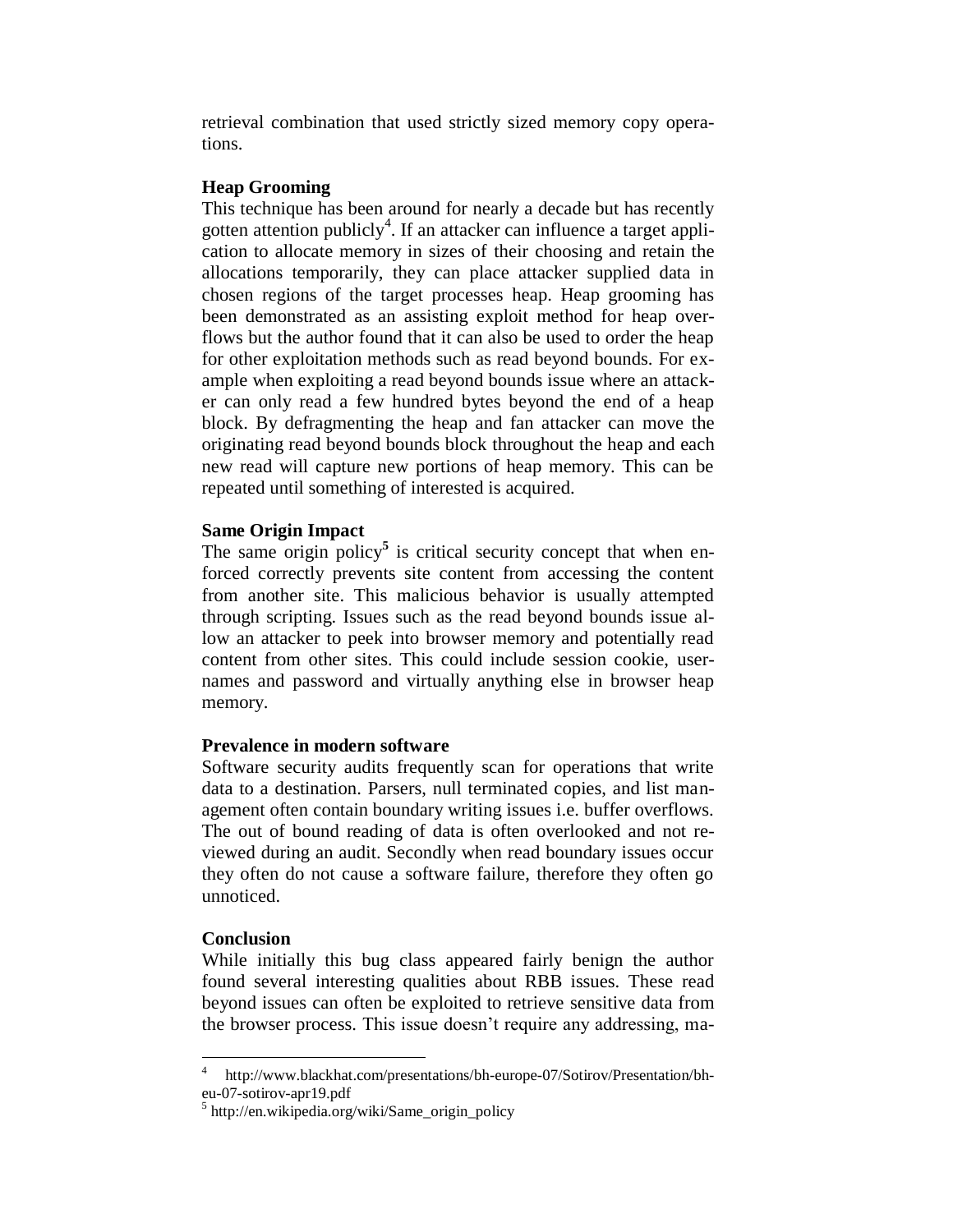chine code, or other system dependent characteristics. The proof of concept shown earlier has been tested: Windows 2000, Windows XP, Windows Vista, Windows 2003, Mac OS and various flavors of Linux.

### **Acknowledgements**

Josh Zelonis for the creation of the 010 Editor SWF and assistance analyzing, testing and documenting vulnerability discoveries from automated testing portion of this project.